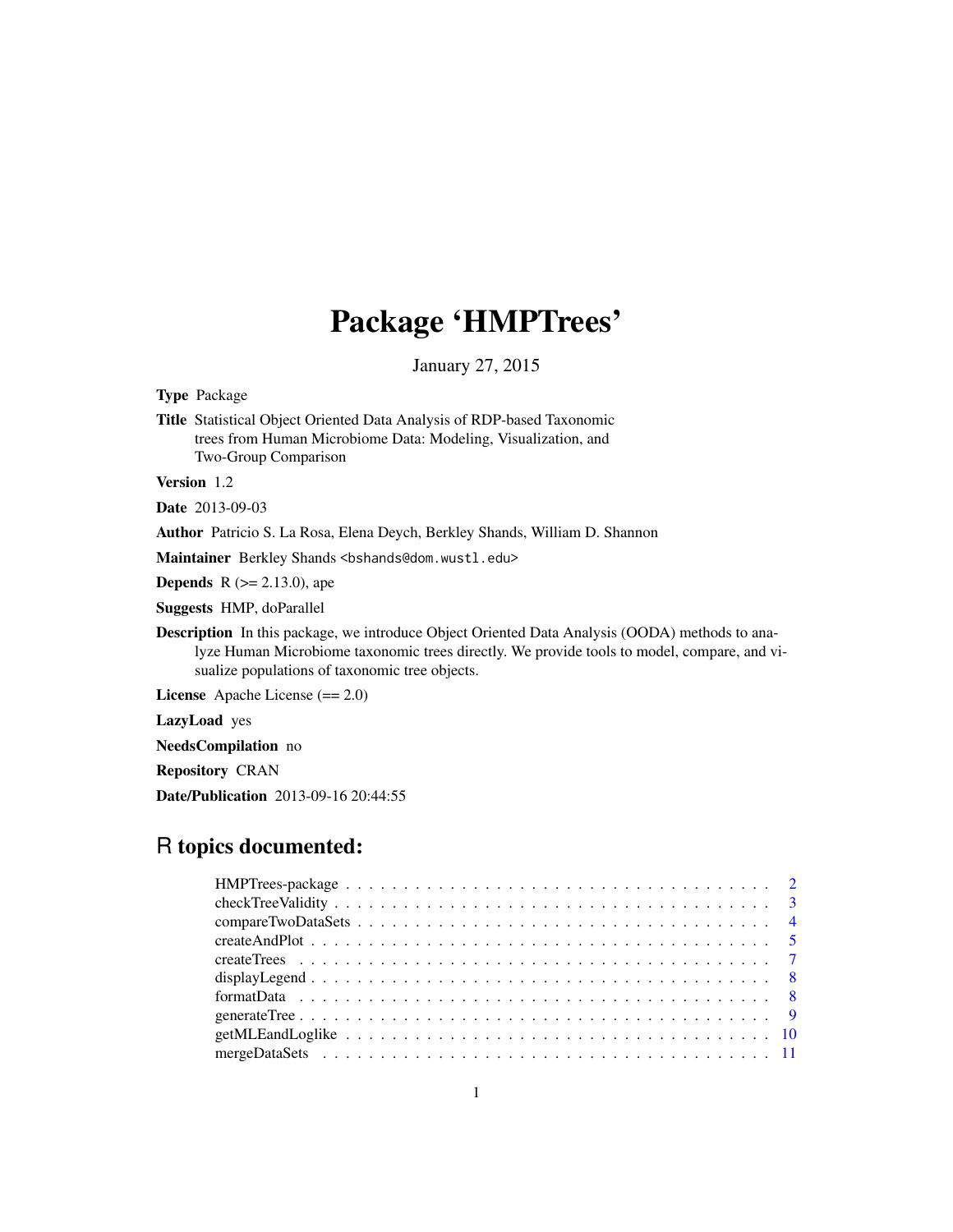<span id="page-1-0"></span>

| transformHMPTreetoHMP |  |  |  |  |  |  |  |  |  |  |  |  |  |  |  |  |  |
|-----------------------|--|--|--|--|--|--|--|--|--|--|--|--|--|--|--|--|--|
|                       |  |  |  |  |  |  |  |  |  |  |  |  |  |  |  |  |  |
|                       |  |  |  |  |  |  |  |  |  |  |  |  |  |  |  |  |  |

#### $\bf 1$ ndex  $\bf 20$  $\bf 20$

| HMPTrees-package | Statistical Object Oriented Data Analysis of RDP-based Taxonomic |
|------------------|------------------------------------------------------------------|
|                  | trees from Human Microbiome Data: Modeling, Visualization, and   |
|                  | <b>Two-Group Comparison</b>                                      |

#### **Description**

In this package, we provide tools to model, compare, and visualize populations of taxonomic tree objects. In particular, using a unimodal probability measure in the set of trees, we provide procedures to compute the MLE of the central tree and the LRT statistics for comparing the distributions of two metagenomic populations.

#### Details

HMP metagenomic sequences in a sample can be represented as a rooted taxonomic tree. Using supervised taxonomic methods a sequence is matched to a hierarchical taxa or taxonomy bins defined in a bacterial-taxonomy library such as, for example, the Ribosomal Database Project (RDP) (Cole, 2005). The supervised taxonomic analysis allows us to represent each sample (set of sequences) by a rooted taxonomic tree where the root corresponds to taxon at the Kingdom level, i.e., bacteria, and the leaves correspond to the taxa at the Genus level, and the width of the edges (paths) between taxonomic levels correspond to the 'abundances' of the descending taxon.

In particular, we combine RDP matches by adding RDP values of common taxon, which allows us to provide a measure of taxa abundance weighting on the confidence of each taxa assignment. The resulting taxonomic trees satisfy the following conditions: i) branches closer to the root have higher 'abundance' values than branches closer to leaves, and ii) the sum of the 'abundances' of all descending taxa under a common parent taxon cannot be larger than the 'abundance' of the corresponding parent taxon.

It is important to note that due to how the ape package works the following naming conventions apply to taxa names:

- 1. Colons cannot be used in the taxa names at all.
- 2. Each taxa name must be unique you cannot have two seperate branches both have a child named 'unclassified' for example . (We took the parent name and added a 'U' to the end to signify an unclassified in our data sets)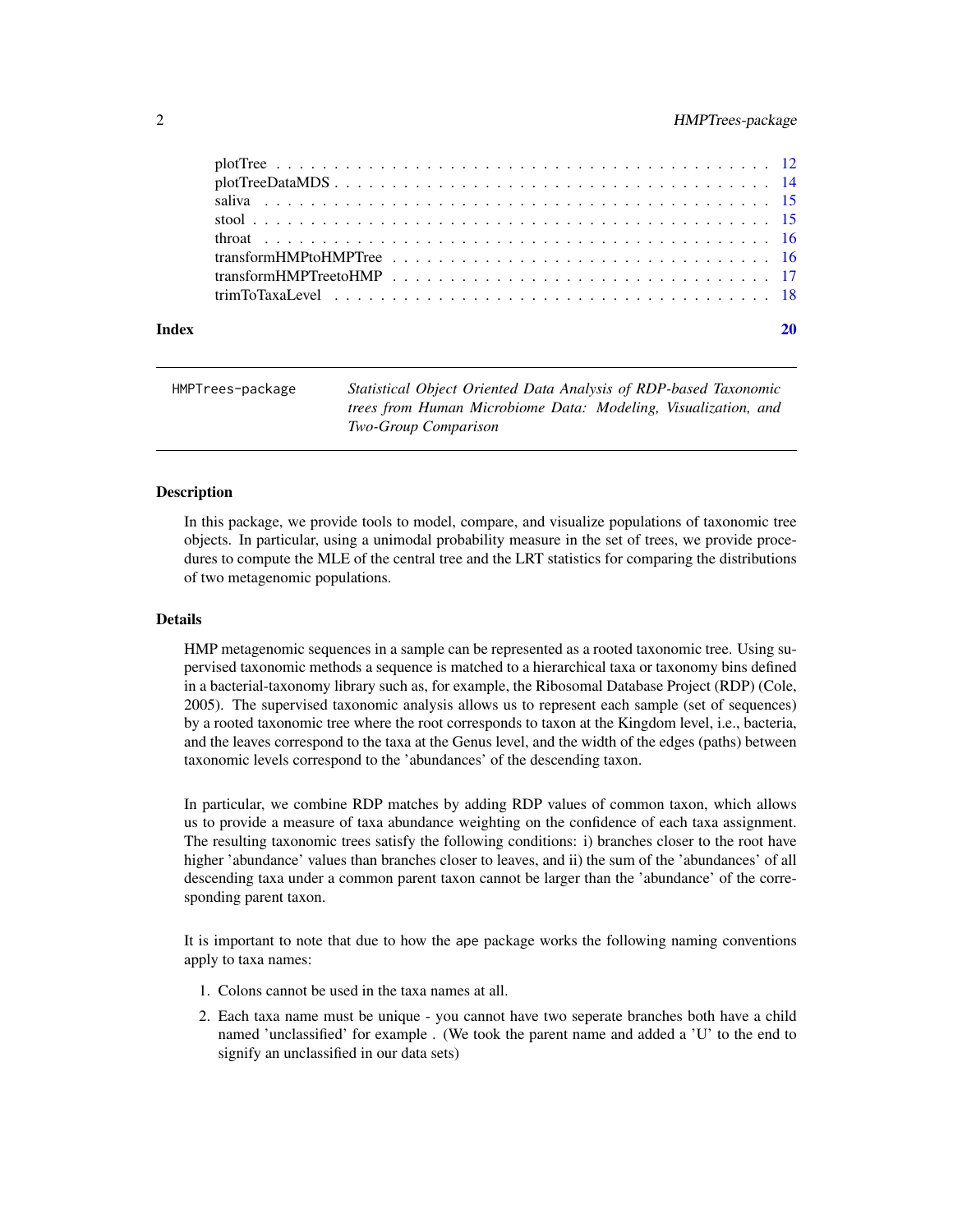## <span id="page-2-0"></span>checkTreeValidity 3

3. There can only be one top level node. (Bacteria and Archaea cannot both exist unless there is an additional single level above them for example)

#### Author(s)

Patricio S. La Rosa, Elena Deych, Berkley Shands, William D. Shannon

#### References

- 1. Cole JR, Chai B, Farris RJ, Wang Q, Kulam SA, McGarrell DM, Garrity GM, Tiedje JM. The Ribosomal Database Project (RDP-II): sequences and tools for high-throughput rRNA analysis. Nucleic Acids Research 2005; 33: D294-D296.
- 2. P. S. La Rosa, Berkley Shands, Elena Deych, Yanjiao Zhou, Erica Sodergren, George Weinstock, and William D. Shannon, "Object data analysis of taxonomic trees from human microbiome data,"PLoS ONE 7(11): e48996. doi:10.1371/journal.pone.0048996. Nov. 2012.
- 3. Banks D, Constantine GM. Metric Models for Random Graphs. Journal of Classification 1998; 15: 199-223.
- 4. Shannon WD, Banks D. Combining classification trees using MLE. Stat Med 1999; 18: 727- 740.

checkTreeValidity *Check Validity of an RDP-Based Taxonomic Tree*

#### Description

This function goes through every node in the tree and for each node it checks that the sum of that nodes children are less than or equal to the value of that node.

#### Usage

```
checkTreeValidity(data, samples = 1, epsilon = 0.0001, split = ".")
```
#### Arguments

| data    | A data frame in which each column contains the rdp read counts for every taxa<br>given in the row names.                            |
|---------|-------------------------------------------------------------------------------------------------------------------------------------|
| samples | A numeric vector that is used to select a single (or several) tree(s) out of a data<br>set. A value of 0 will select all trees.     |
| epsilon | This value allows for rounding problems or other such small errors in the data<br>such that the (parent + epsilon > sum(children)). |
| split   | This is the character that separates the taxa levels in the row names.                                                              |

## Value

A boolean vector that indicates the validity of every tree tested.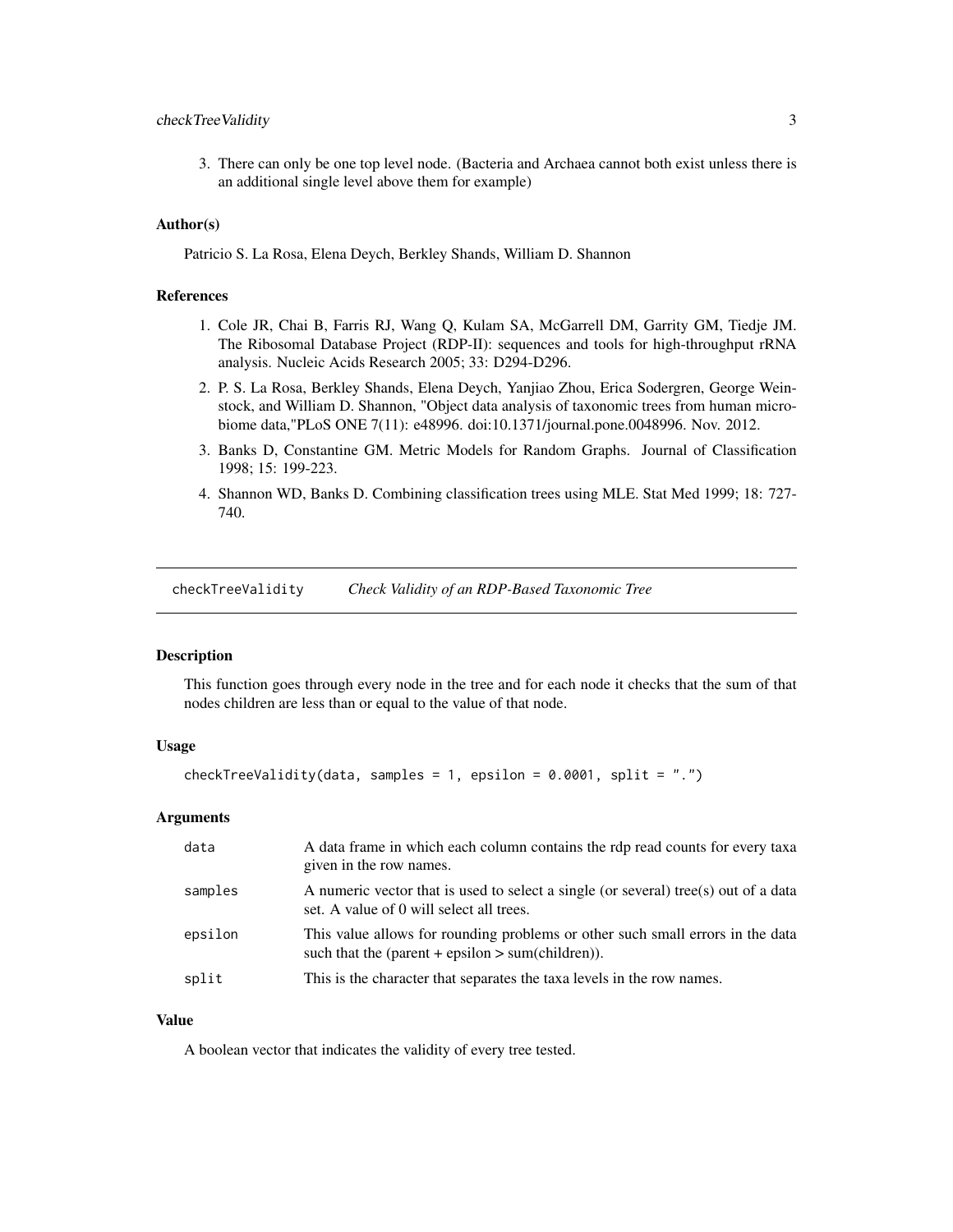#### <span id="page-3-0"></span>Author(s)

Berkley Shands, Patricio S. La Rosa, Elena Deych, William D. Shannon

## Examples

```
data(saliva)
```

```
validTree <- checkTreeValidity(saliva, 1)
validTree
```
compareTwoDataSets *Likelihood-Ratio-Test Statistics to Compare the Distribution of 2 Sets of RDP-Based Taxonomic Trees*

#### Description

This functions compares the distribution of two sets of RDP-based taxonomic trees using Likelihood-Ratio-Test statistics and a p-value is computed using bootstrapping.

## Usage

```
compareTwoDataSets(data1, data2, numBootStraps = 1000, enableMC = FALSE, cores = 3)
```
#### Arguments

| data1, data2  | Data frames in which each column contains the rdp read counts for every taxa<br>given in the row names. |
|---------------|---------------------------------------------------------------------------------------------------------|
| numBootStraps | The number of times to run the bootstrapping, the default is 1000.                                      |
| enableMC      | When this is 'TRUE' it allows for parallel calculation of the bootstraps. (See<br>Note 1 in Details).   |
| cores         | The number of parallel processes to run if enable MC is 'TRUE'.                                         |

## Details

Notes:

- 1. Enabling parallel calculation requires the package doParallel.
- 2. Both data sets should be standardized to the same number of reads.

We are interested in assessing whether the distributions from two metagenomic populations are the same or different, which is equivalent to evaluating whether their respective parameters are the same or different. The corresponding hypothesis is given as follows:

$$
H_o: (g_1^*, \tau_1) = (g_2^*, \tau_2) = (g_0^*, \tau_0) \nu s H_A: (g_1^*, \tau_1) \neq (g_2^*, \tau_2),
$$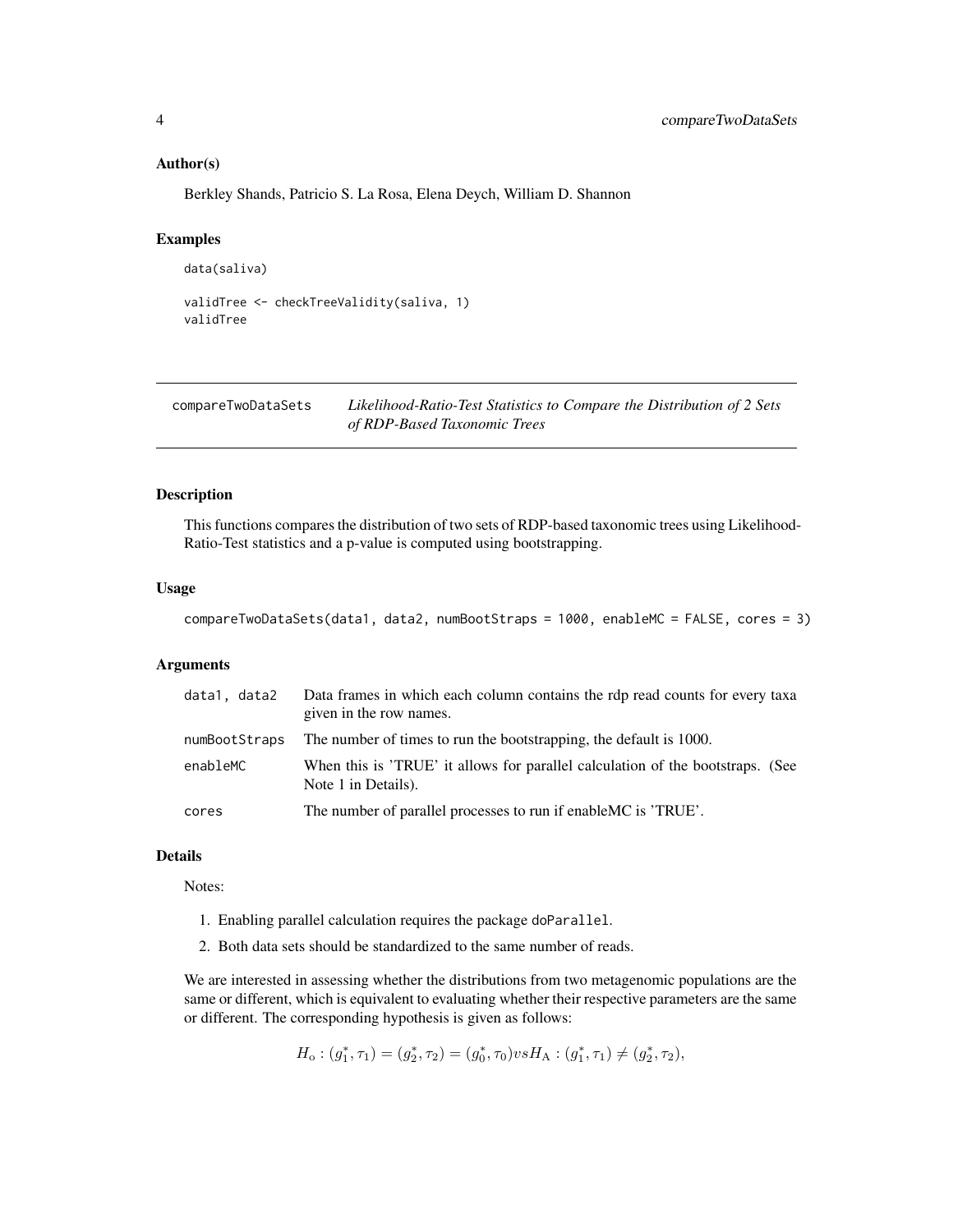## <span id="page-4-0"></span>createAndPlot 5

where  $(g_0^*, \tau_0)$  is the unknown common parameter vector. To evaluate this hypothesis we use the likelihood-ratio test (LRT) which is given by,

$$
\lambda = -2 \log \left( \frac{L(g_o^*, \tau_o; S_{1n}, S_{2m})}{L(g_1^*, \tau_1; S_{1n}) + L(g_2^*, \tau_2; S_{2m})} \right),
$$

where  $S_{1n}$  and  $S_{2m}$  are the sets containing n and m random samples of trees from each metagenomic population, respectively. We assume that the model parameters are unknown under both the null and alternative hypothesis, therefore, we estimate these using the MLE procedure proposed in La Rosa et al (see reference 2), and compute the corresponding p-value using non-parametric bootstrap.

#### Value

A p-value for the similarity of the two data sets based on the bootstrapping.

#### Author(s)

Patricio S. La Rosa, Elena Deych, Berkley Shands, William D. Shannon

#### Examples

```
data(saliva)
data(stool)
```

```
### We use 1 for the number of boot straps for computation time
### This value should be at least 1000 for an accurate result
numBootStraps <- 1
pval <- compareTwoDataSets(saliva, stool, numBootStraps)
pval
```
## createAndPlot *Create and Plot a Tree from a Data Set*

## **Description**

This function combines the createTrees and plotTree functions to create and plot a set of trees.

```
createAndPlot(data, samples = 1, level = "genus", colors, divisions, main,
sub, showTipLabel = TRUE, showNodeLabel = FALSE, displayLegend = TRUE,
onePerPage = FALSE)
```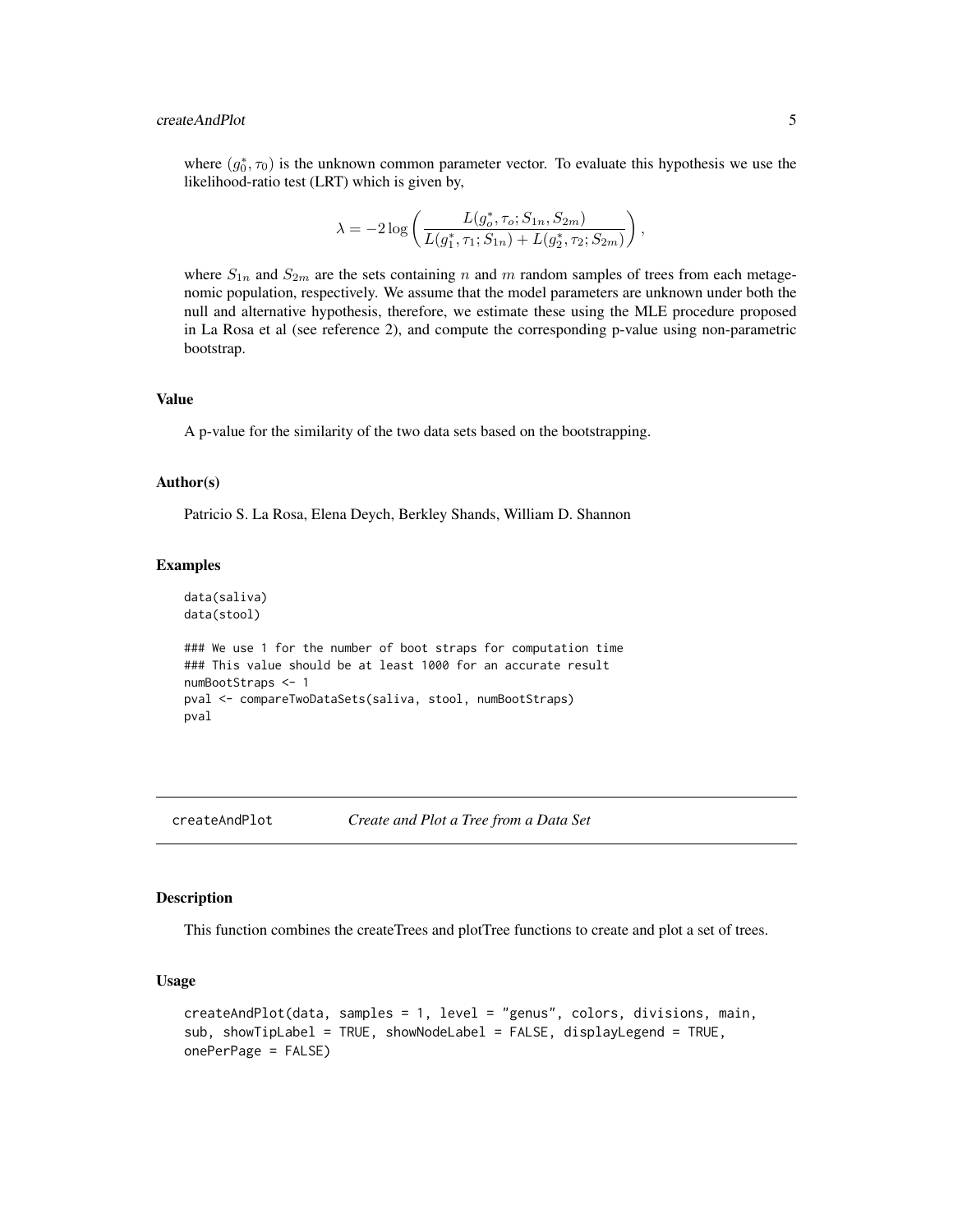## Arguments

| data          | A data frame in which each column contains the rdp read counts for every taxa<br>given in the row names.                                    |
|---------------|---------------------------------------------------------------------------------------------------------------------------------------------|
| samples       | A numeric vector that is used to select a single (or several) tree(s) out of a data<br>set. A value of 0 will select all trees.             |
| level         | The depth the tree creation will go down to (kingdom, phylum, class, order,<br>family, genus, species, subspecies). 'genus' is the default. |
| colors        | A vector of colors to be applied to the branches in the plot.                                                                               |
| divisions     | A vector of numbers to be used as break points to assign different colors.                                                                  |
| main          | A custom title(s) for the plot(s). The default value is the column names.                                                                   |
| sub           | A custom subtitle for the plot.                                                                                                             |
| showTipLabel  | Hides the tip labels if 'FALSE' otherwise it shows all non-zero tip labels.                                                                 |
| showNodeLabel | Hides the interior node labels if 'FALSE' otherwise it shows all non-zero node<br>labels.                                                   |
| displayLegend | Enables the display of a legend of the branch colors and divisions when 'TRUE'.                                                             |
| onePerPage    | If 'TRUE' one tree will be plotted per page, if 'FALSE' four will be displayed<br>per page.                                                 |

## Details

Notes:

- 1. For 'level' k, p, c, o, f, g, s and ss can be used in place of kingdom, phylum, class, order, family, genus, species and subspecies respectively.
- 2. The values for division should directly relate to the values of your data, i.e. if your data ranges from 0 to 50000 reads you should adjust the divisions to fit your data.

## Value

A plot of the tree(s).

## Author(s)

Berkley Shands, Patricio S. La Rosa, Elena Deych, William D. Shannon

## Examples

```
data(saliva)
```

```
### Plots the trees in column 2 and 3 in 'Saliva'
createAndPlot(saliva, c(2:3))
```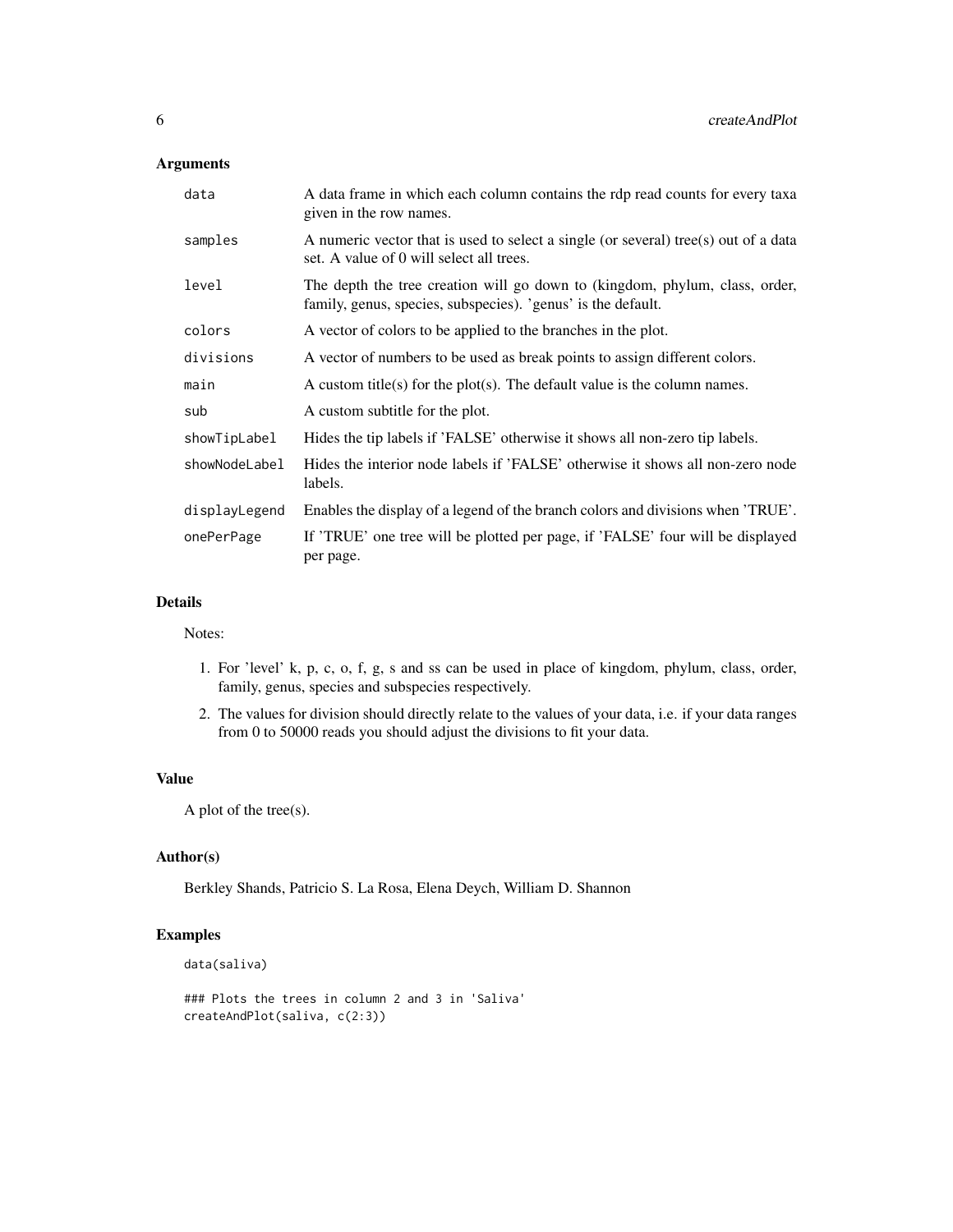<span id="page-6-0"></span>

This function creates a list tree objects of type 'phylo' for use in plotting the trees.

## Usage

```
createTrees(data, samples = 1, level = "genus")
```
## Arguments

| data    | A data frame in which each column contains the rdp read counts for every taxa<br>given in the row names.                                    |
|---------|---------------------------------------------------------------------------------------------------------------------------------------------|
| samples | A numeric vector that is used to select a single (or several) tree(s) out of a data<br>set. A value of 0 will select all trees.             |
| level   | The depth the tree creation will go down to (kingdom, phylum, class, order,<br>family, genus, species, subspecies). 'genus' is the default. |

## Details

For 'level' k, p, c, o, f, g, s and ss can be used in place of kingdom, phylum, class, order, family, genus, species and subspecies respectively.

## Value

A list of 'phylo' objects that can be passed to plotTree to plot them.

## Author(s)

Berkley Shands, Patricio S. La Rosa, Elena Deych, William D. Shannon

## Examples

```
data(saliva)
```
mySalivaTree <- createTrees(saliva, 4)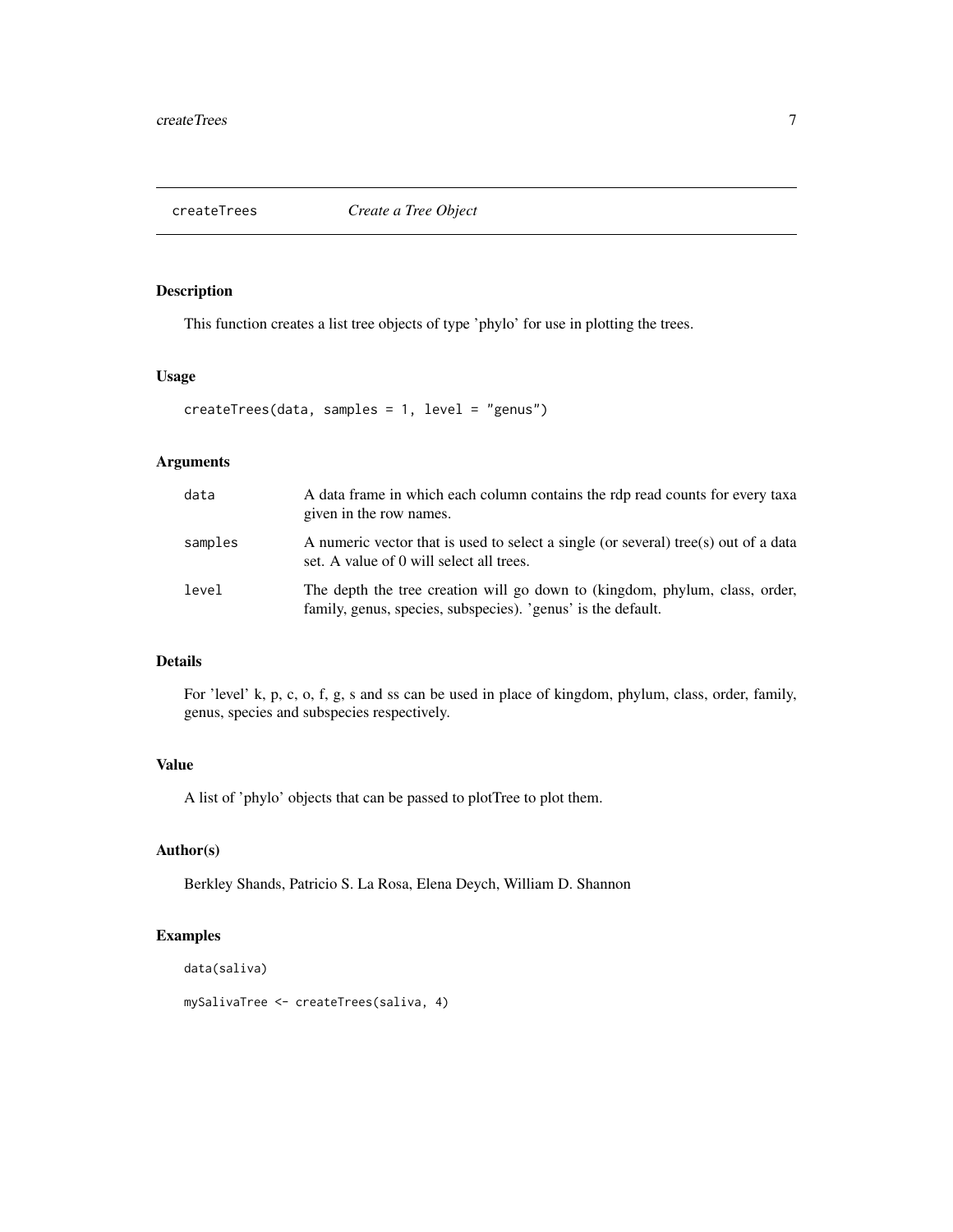<span id="page-7-0"></span>

This function displays a legend that shows the tree branch sizes/colors divisions.

#### Usage

```
displayLegend(colors, divisions, title = "Confidence Value")
```
#### Arguments

| colors    | A vector of colors to be used in the plot from lowest ranking to highest ranking.                   |
|-----------|-----------------------------------------------------------------------------------------------------|
| divisions | A vector of numbers from lowest to highest to separate the tree branches into<br>the color ranking. |
| title     | The title for the legend. The default is 'Confidence Value'.                                        |

## Details

The values for division should directly relate to the values of your data, i.e. if your data ranges from 0 to 50000 reads you should adjust the divisions to fit your data.

## Value

A blank plot that contains a legend.

## Author(s)

Berkley Shands, Patricio S. La Rosa, Elena Deych, William D. Shannon

#### Examples

displayLegend(c("red", "orange", "blue"), c(.1, 100, 10000))

| Formats a Data Set |  |
|--------------------|--|
|--------------------|--|

## Description

This function will take a data set and format it by removing low count trees, and/or normalizing counts.

```
formatData(data, countThreshold = 1000, normalizeThreshold = 10000)
```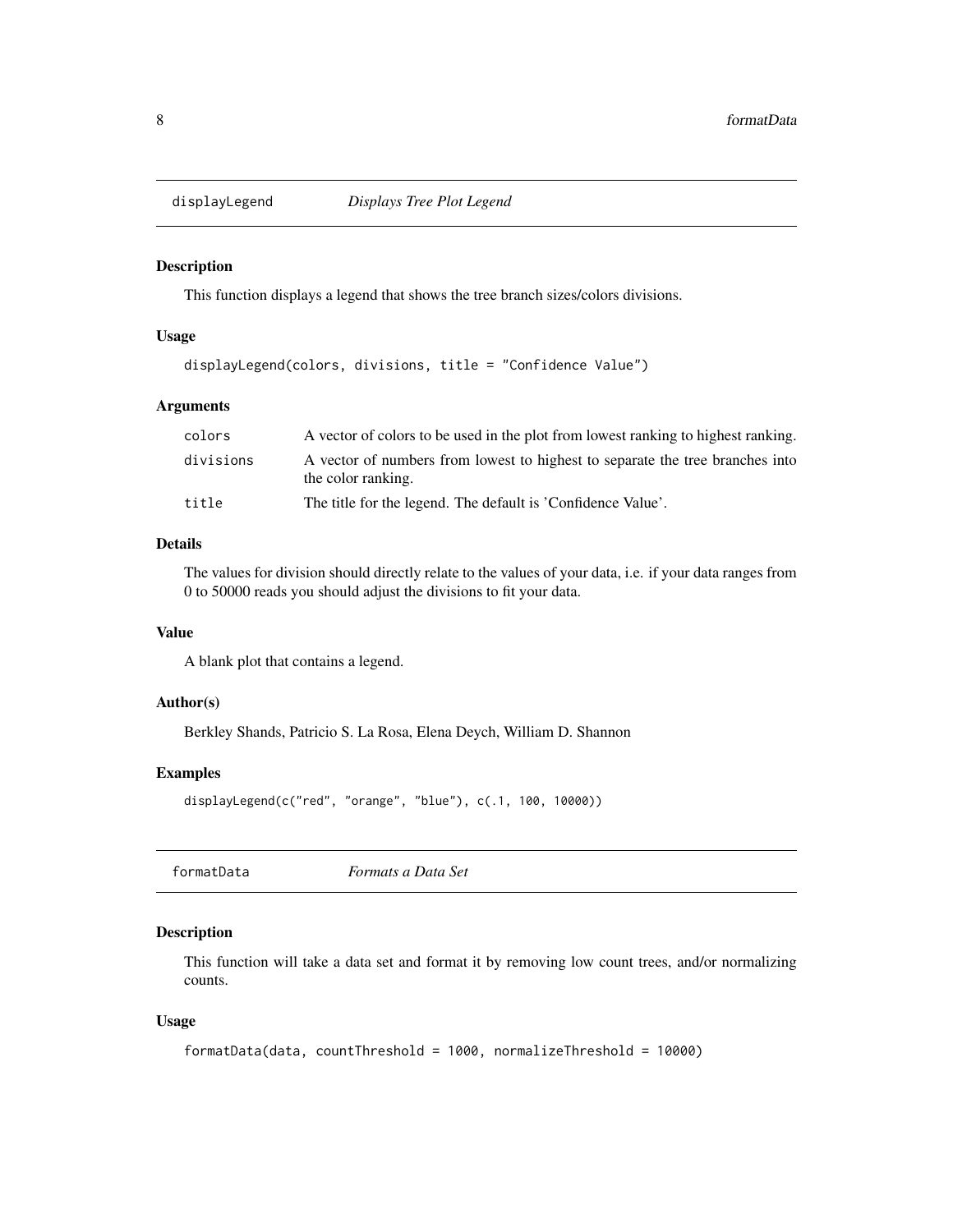## <span id="page-8-0"></span>generateTree 9

## Arguments

| data               | A data frame in which each column contains the rdp read counts for every taxa<br>given in the row names.           |
|--------------------|--------------------------------------------------------------------------------------------------------------------|
|                    | count Threshold A cut off threshold for reads - all trees with fewer than this number of reads will<br>be removed. |
| normalizeThreshold |                                                                                                                    |
|                    | All the trees that are not removed will be normalized to this many reads.                                          |

#### Details

When removing trees with too few reads, the cuts off is based on the value of the top level node, not the sum of all the reads in a sample.

## Value

A new data set that is trimmed and standardized based on the specified parameters. The new data is also reordered alphabetically according to row labels.

#### Author(s)

Patricio S. La Rosa, Elena Deych, Berkley Shands, William D. Shannon

## Examples

data(throat) throat <- formatData(throat, 1000, 10000)

generateTree *Generate Test Trees*

#### Description

This function will take several initial trees and will randomly populate new trees based on the originals.

#### Usage

```
generateTree(data, nreads = 10000, nsamps = 50, theta = 0, level = "genus", split = ".")
```
## Arguments

| data   | A data frame in which each column contains the rdp read counts for every taxa |
|--------|-------------------------------------------------------------------------------|
|        | given in the row names.                                                       |
| nreads | The maximum number of reads the created a tree will contain.                  |
| nsamps | The number of trees to generate.                                              |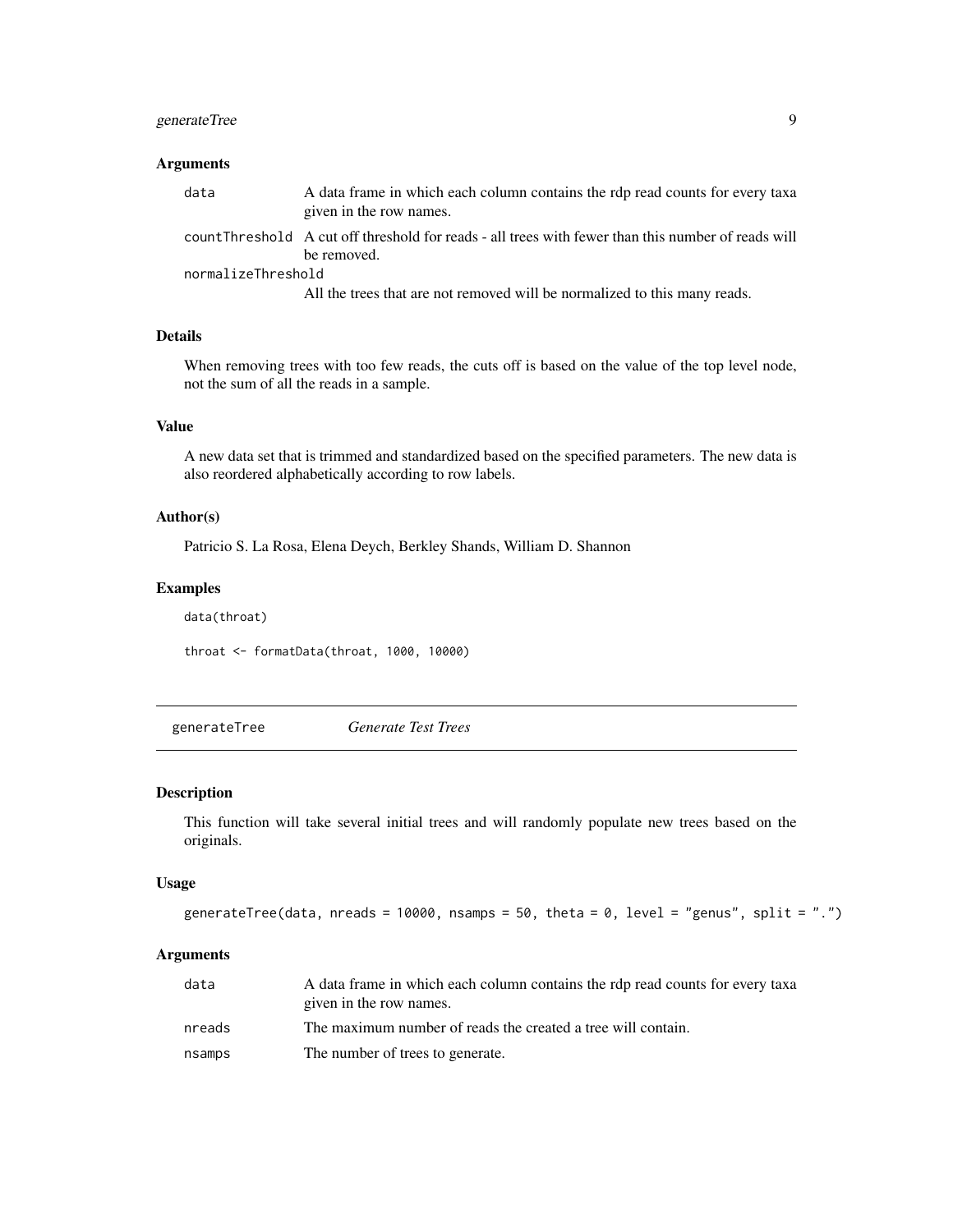<span id="page-9-0"></span>

| theta | When theta is between 0 and 1 the base tree is generated by using the dirmult<br>function and modified by the theta value, otherwise the base tree is generated by<br>the DM. MoM function. |
|-------|---------------------------------------------------------------------------------------------------------------------------------------------------------------------------------------------|
| level | The depth the tree will go down to (kingdom, phylum, class, order, family,<br>genus, species, subspecies). Genus is the default.                                                            |
| split | This is the character that separates the taxa levels in the row names.                                                                                                                      |

## Details

This functions requires that the package HMP be installed.

## Value

A data frame containing the generated tree(s).

## Author(s)

Patricio S. La Rosa, Elena Deych, Berkley Shands, William D. Shannon

## Examples

```
data(saliva)
```
gendata <- generateTree(saliva, 7000, 2)

getMLEandLoglike *Get MLE and Log Likelihood of a Data Set*

## Description

This function takes a data set and computes the MLE and its Log-Likelihood value.

## Usage

```
getMLEandLoglike(data, maxSteps = 50, weight = NULL)
```
## Arguments

| data     | A data frame in which each column contains the rdp read counts for every taxa |
|----------|-------------------------------------------------------------------------------|
|          | given in the row names.                                                       |
| maxSteps | The maximum number of times to bootstrap for the MLE.                         |
| weight   | A vector to weight the MLE tree.                                              |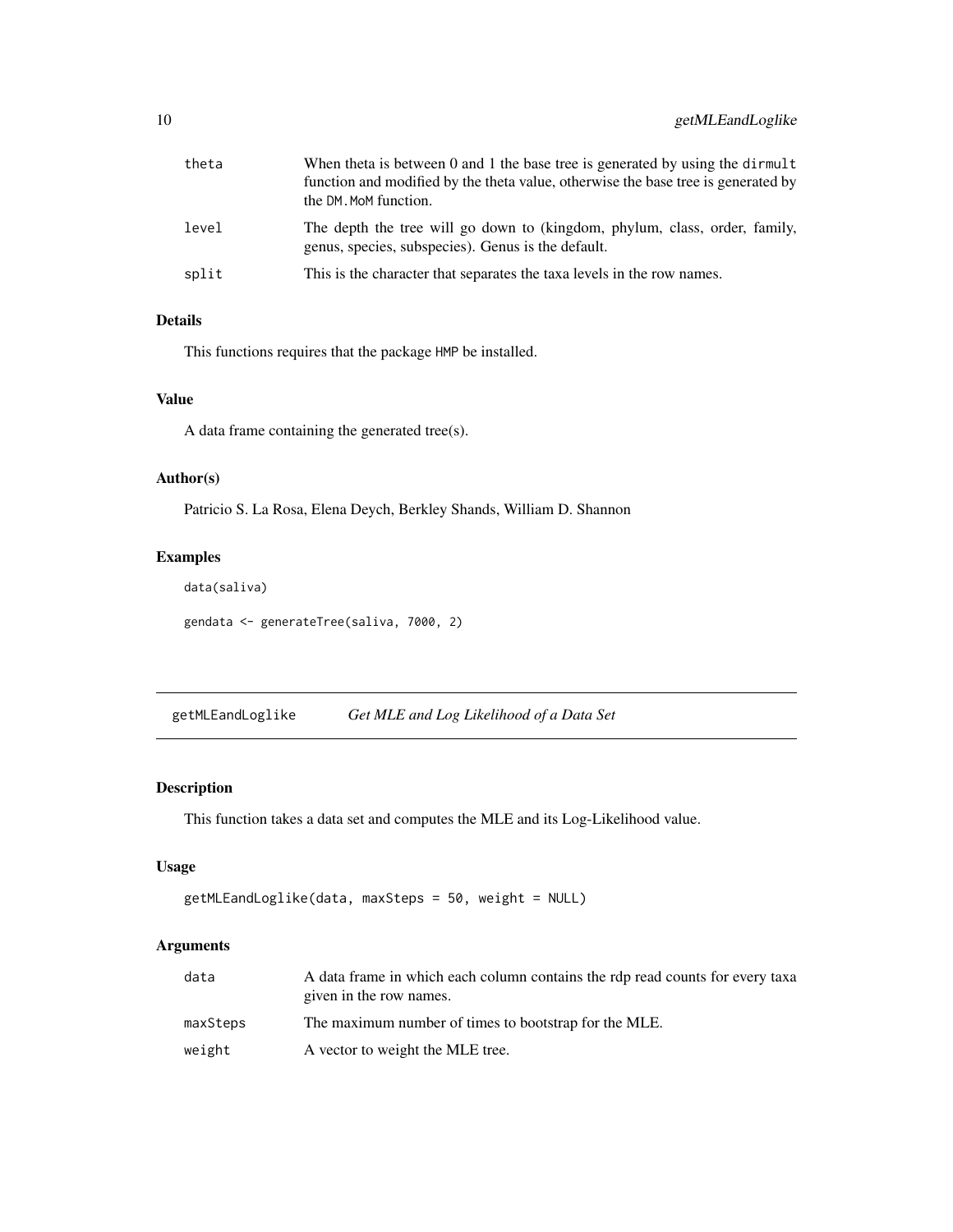#### <span id="page-10-0"></span>mergeDataSets 11

#### Details

A unimodal probability model for graph-valued random objects has been derived and applied previously to several types of graphs (cluster trees, digraphs, and classification and regression trees) (For example, Banks and Constantine, 1998; Shannon and Banks, 1999). Here we apply this model to HMP trees constructed from RDP matches. Let  $G$  be the finite set of taxonomic trees with elements g, and  $d: G \times G \to \mathbb{R}^+$  an arbitrary metric of distance on G. We have the probability measure  $H(g^*, \tau)$  defined by

$$
P(g; g^*, \tau) = c(g^*, \tau) \exp(-\tau d(g^*, g)), for all g \in G,
$$

where  $g^*$  is the modal or central tree,  $\tau$  is a concentration parameter, and  $c(g^*, \tau)$  is the normalization constant. The distance measure between two trees is the Euclidean norm of the difference between their corresponding adjacency-vectors. To estimate the parameters  $(g^*, \tau)$ , we use the maximum likelihood estimate (MLE) procedure described in La Rosa et al. (see reference 2)

#### Value

A list containing the MLE, log-likelihood, and tau.

#### Author(s)

Patricio S. La Rosa, Elena Deych, Berkley Shands, William D. Shannon

#### Examples

data(saliva)

```
### We use 1 for the maximum number of steps for computation time
### This value should be much higher to ensure an accurate result
numSteps <- 1
mle <- getMLEandLoglike(saliva, numSteps)$mleTree
```
mergeDataSets *Merge Multiple Data Sets*

#### Description

This function can take any number of data sets, calculate their individual and combined MLEs and then merge them.

```
mergeDataSets(data, calcMLE = TRUE, uniqueNames = FALSE)
```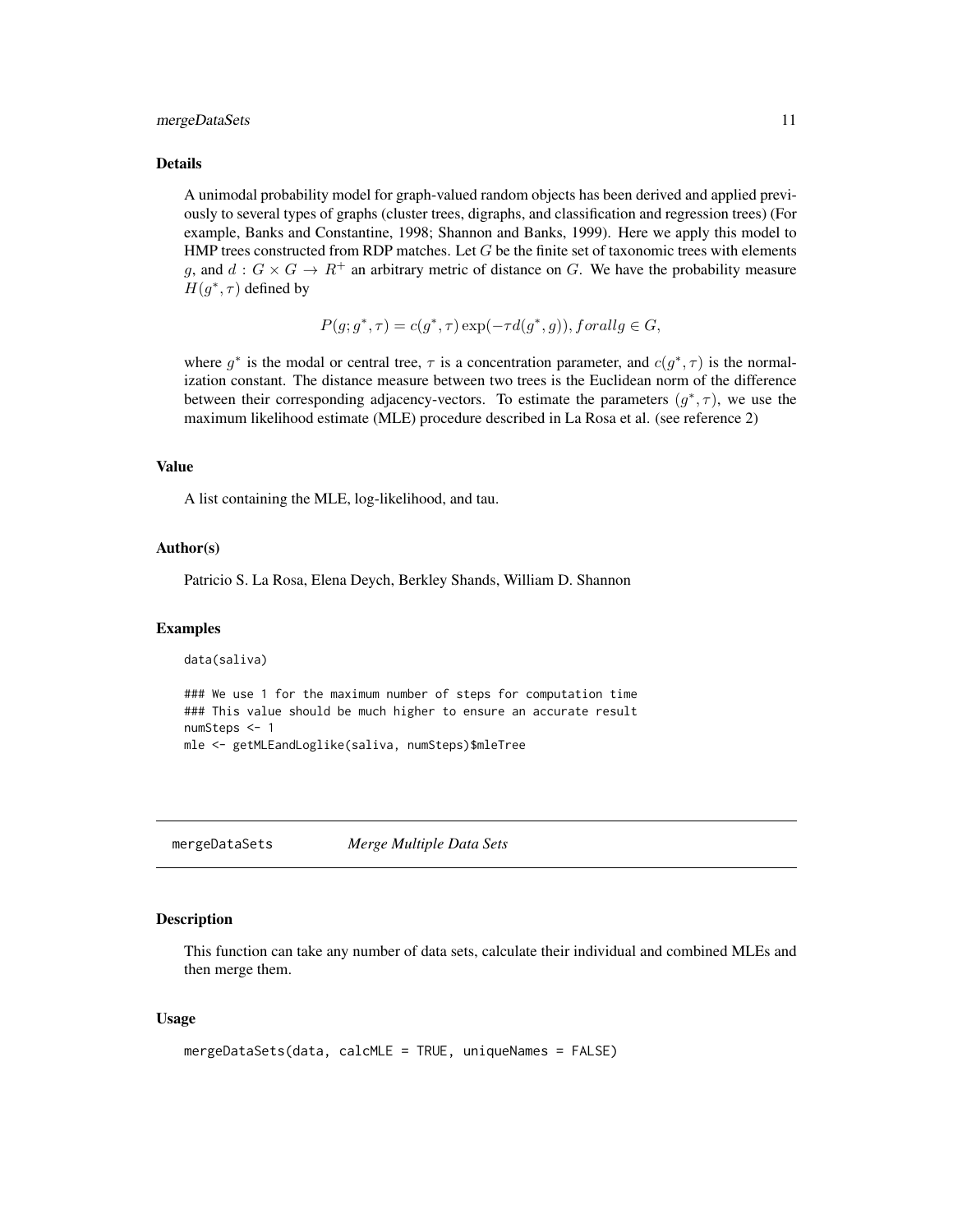#### <span id="page-11-0"></span>Arguments

| data        | A list of data frames in which each column contains the rdp read counts for<br>every taxa given in the row names.                                                                   |
|-------------|-------------------------------------------------------------------------------------------------------------------------------------------------------------------------------------|
| calcMLE     | If 'FALSE' the MLEs for the data sets will not be calculated, otherwise they are<br>added to the end.                                                                               |
| uniqueNames | If 'TRUE' the column names in the combined data set will be appended to insure<br>uniqueness, otherwise the column names will follow the naming process from<br>the merge function. |

## Details

Although not required, all data sets should be standardized to the same number of reads before merging.

#### Value

A single data set containing all the data from the input data sets, in addition to their individual MLEs and a combined MLE if requested.

## Author(s)

Berkley Shands, Patricio S. La Rosa, Elena Deych, William D. Shannon

## Examples

```
data(saliva)
data(stool)
```
dataComb <- mergeDataSets(list(saliva, stool), FALSE)

plotTree *Plots a Tree Object*

#### Description

This function takes one or more 'phylo' objects and plots them.

```
plotTree(trees, colors, divisions, main, sub, showTipLabel = TRUE,
showNodeLabel = FALSE, displayLegend = TRUE)
```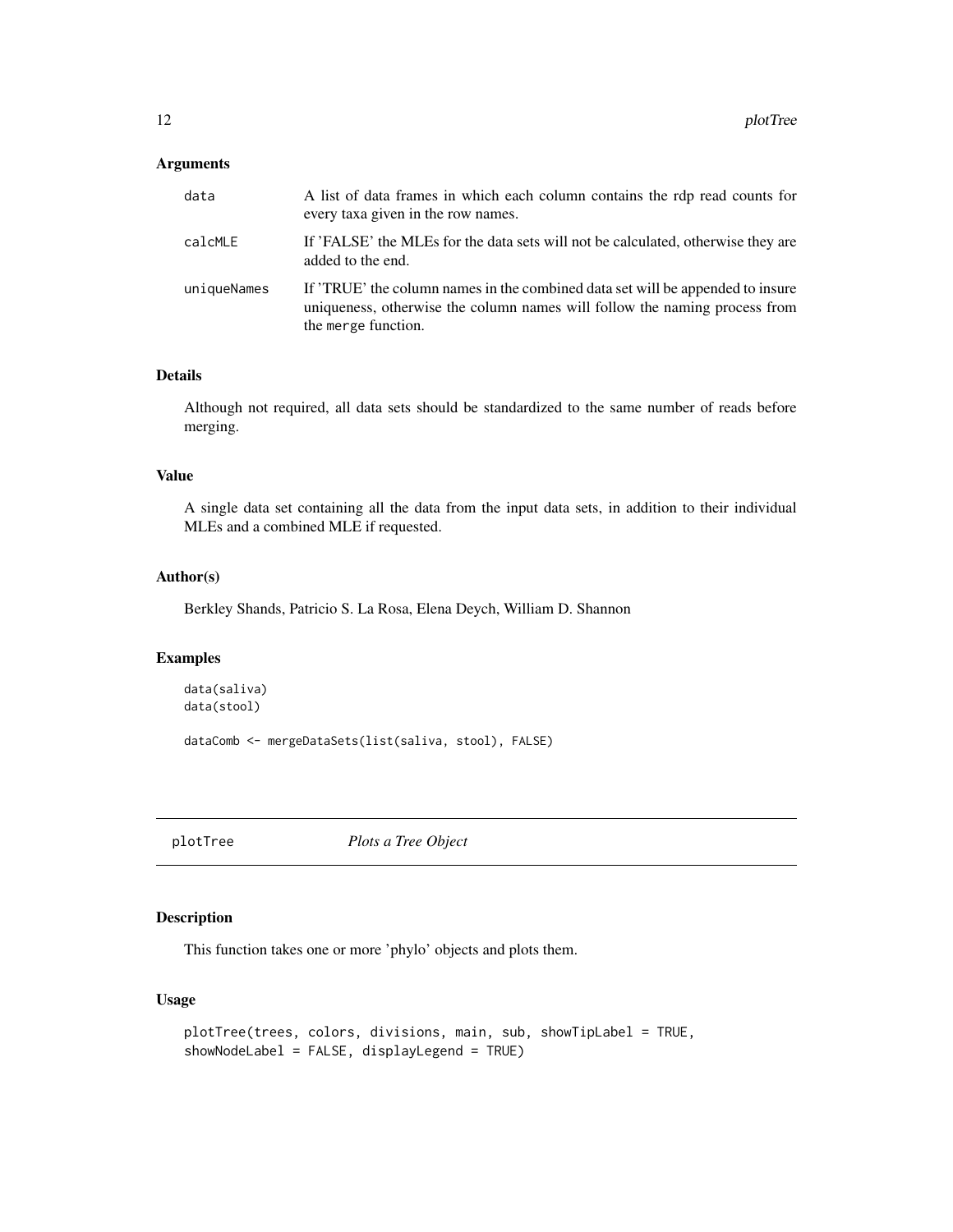#### plotTree that the contract of the contract of the contract of the contract of the contract of the contract of the contract of the contract of the contract of the contract of the contract of the contract of the contract of

## Arguments

| trees         | A list that contains at least one tree of type 'phylo'.                                   |
|---------------|-------------------------------------------------------------------------------------------|
| colors        | A vector of colors to be applied to the branches in the plot.                             |
| divisions     | A vector of numbers to be used as break points to assign different colors.                |
| main          | A custom title(s) for the plot(s). The default value is the column names.                 |
| sub           | A custom subtitle for the plot.                                                           |
| showTipLabel  | Hides the tip labels if 'FALSE' otherwise it shows all non-zero tip labels.               |
| showNodeLabel | Hides the interior node labels if 'FALSE' otherwise it shows all non-zero node<br>labels. |
| displayLegend | Enables the display of a legend of the branch colors and divisions when 'TRUE'.           |

## Details

## Notes:

- 1. The phylo type is a product of the ape package and the createTrees function in this package produces a list of phylo type objects for use with this function.
- 2. The values for division should directly relate to the values of your data, i.e. if your data ranges from 0 to 50000 reads you should adjust the divisions to fit your data.

#### Value

A plot of the tree(s).

## Author(s)

Berkley Shands, Patricio S. La Rosa, Elena Deych, William D. Shannon

## Examples

```
data(saliva)
```

```
### Creates a object of type 'phylo' for the 4th tree in 'Saliva'
### Then plots it
salivaTree <- createTrees(saliva, 4)
plotTree(salivaTree, displayLegend=FALSE)
```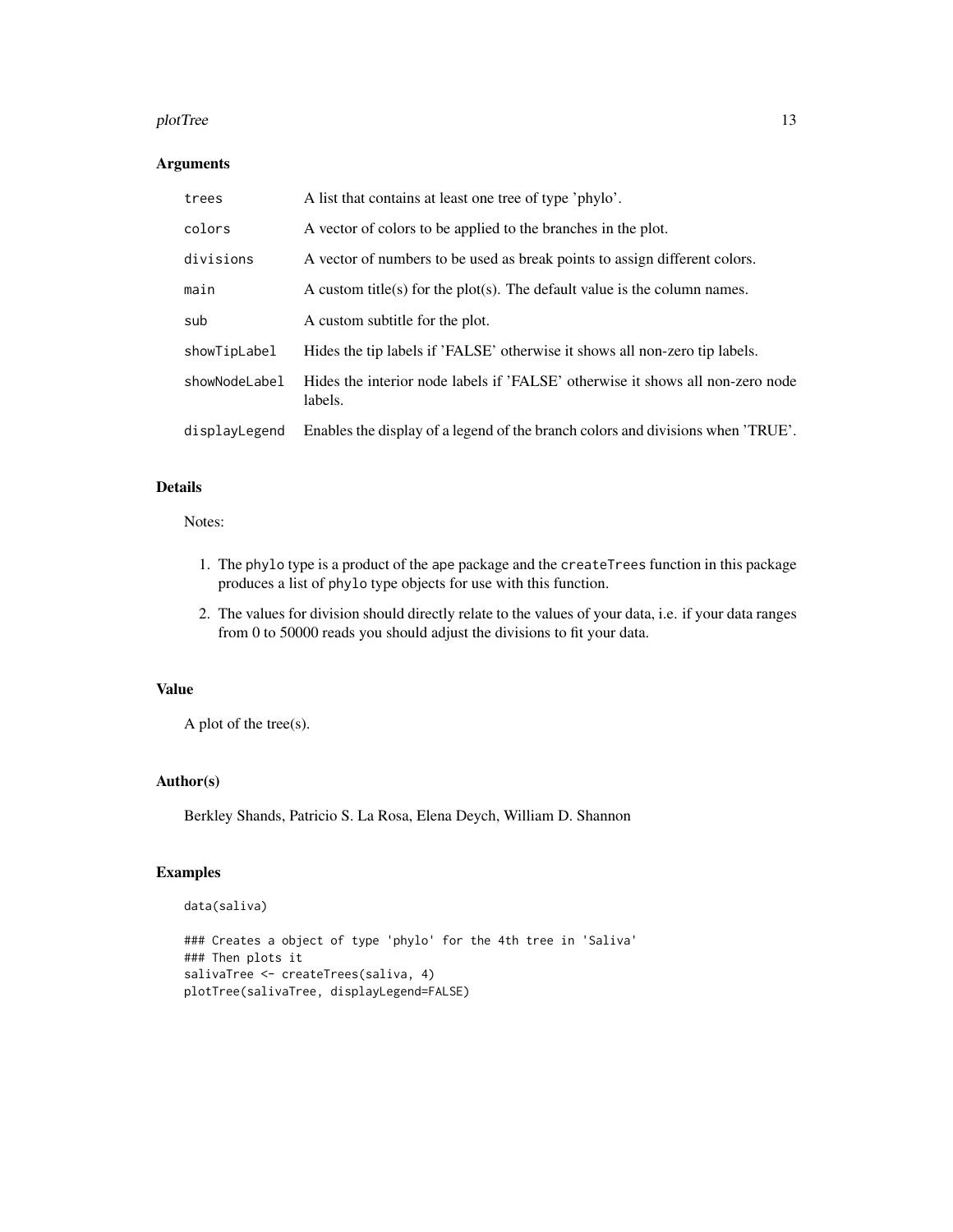<span id="page-13-0"></span>

This function can take any number of data sets and plots them on an MDS plot to show relative closeness to one another.

#### Usage

```
plotTreeDataMDS(data, main = "Tree MDS Comparisons", calcMLE = TRUE, mleTitles,
dotColors = c("red", "orange", "blue", "green", "yellow", "purple"),
dotSizes = c(1, 2), showNames = FALSE, returnCoords = FALSE)
```
#### Arguments

| data         | A single data frame or a list of a data frames in which each column contains the<br>rdp read counts for every taxa given in the row names. |
|--------------|--------------------------------------------------------------------------------------------------------------------------------------------|
| main         | A title for the MDS plot.                                                                                                                  |
| calcMLE      | If 'FALSE' the MLEs for the data sets will not be calculated and plotted.                                                                  |
| mleTitles    | A vector of labels for each MLE data point on the MDS plot.                                                                                |
| dotColors    | The colors to be used when plotting the points and/or MLE points on the MDS<br>plot. (See Notes in Details)                                |
| dotSizes     | A vector in which the first value is the data points CEX and the second value is<br>the MLEs CEX.                                          |
| showNames    | When 'TRUE' the column name will be plotted above each corresponding point.                                                                |
| returnCoords | When 'TRUE' this function will return the x and y coordinates for every plotted<br>point.                                                  |

#### Details

Notes:

- 1. If the length of dot colors is at least twice the length of data, the colors will correspond in the following manner: (data 1's points, data 1's MLE, data 2's points, data 2's MLE, etc)
- 2. If the length of dot colors is less than twice the length of data, the colors will correspond in the following manner: (data 1's points & data 1's MLE, data 2's points & data 2's MLE, etc)
- 3. If the length of dot colors is less than the length of data, dotColors will be set by the rainbow function and the colors will correspond as above

## Value

A MDS plot of the data.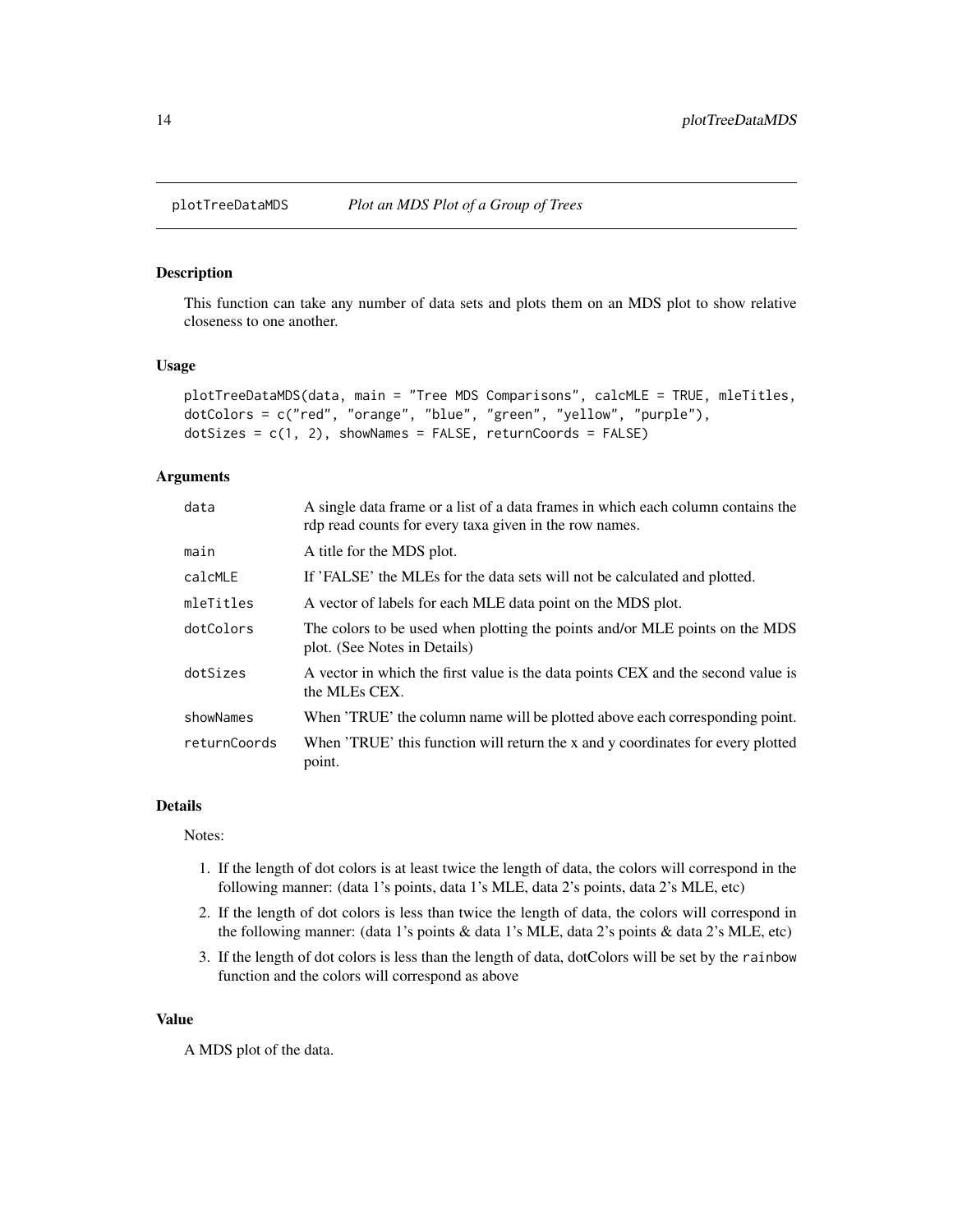<span id="page-14-0"></span>saliva terminal saliva terminal saliva terminal saliva terminal saliva terminal saliva terminal saliva terminal sa

#### Author(s)

Berkley Shands, Patricio S. La Rosa, Elena Deych, William D. Shannon

#### Examples

```
data(saliva)
data(stool)
```
plotTreeDataMDS(list(saliva, stool), mleTitles=c("Saliva", "Stool"))

saliva *Saliva Data Set*

#### Description

A data set containing all taxa from 24 subjects.

#### Usage

data(saliva)

#### Format

The format is a data frame of 454 rows by 24 columns, with each column being a separate subject and each row being a different taxa denoted by the row names. The taxanomical levels are separated by a '.' in their names (Bacteria.Phylum.Class....). The values in each column are the sum of values that each taxa had in an RDP file. It should also be noted that the samples are normalized to 7000 reads and any level that ends with a U was unclassified in the RDP file.

stool *Stool Data Set*

#### Description

A data set containing all taxa from 24 subjects.

## Usage

data(stool)

#### Format

The format is a data frame of 371 rows by 24 columns, with each column being a separate subject and each row being a different taxa denoted by the row names. The taxanomical levels are separated by a '.' in their names (Bacteria.Phylum.Class....). The values in each column are the sum of values that each taxa had in an RDP file. It should also be noted that the samples are normalized to 7000 reads and any level that ends with a U was unclassified in the RDP file.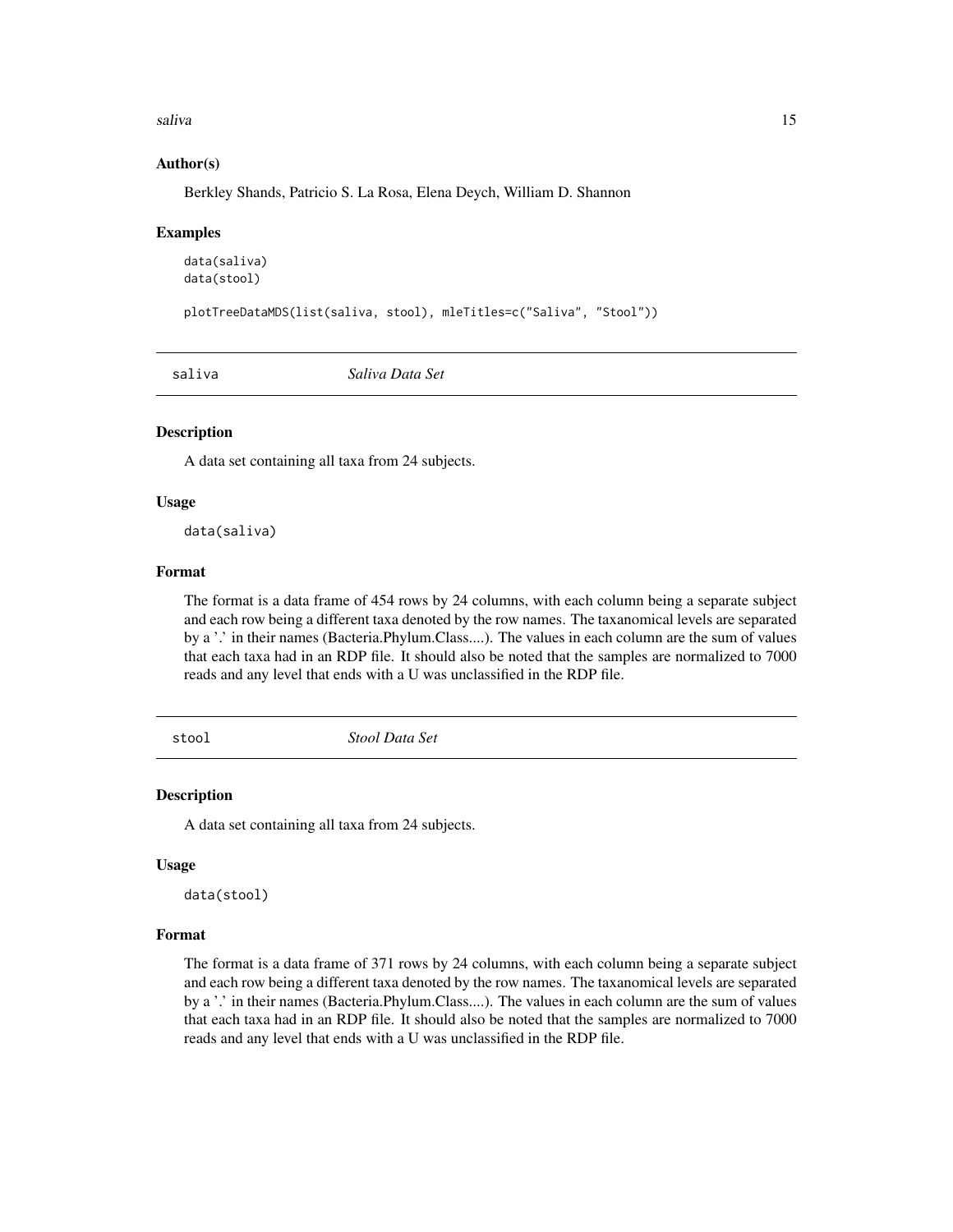<span id="page-15-0"></span>

A data set containing all taxa from 22 subjects.

#### Usage

data(throat)

#### Format

The format is a data frame of 529 rows by 22 columns, with each column being a separate subject and each row being a different taxa denoted by the row names. The taxanomical levels are separated by a '.' in their names (Bacteria.Phylum.Class....). The values in each column are the sum of values that each taxa had in an RDP file. It should also be noted that the samples have not been normalized and should be used with 'formatData'. Also any level that ends with a U was unclassified in the RDP file.

transformHMPtoHMPTree *Transform data from HMP to HMPTrees*

#### Description

This function will take data in the format needed in the package 'HMP' to the format used by 'HMPTrees'.

## Usage

```
transformHMPtoHMPTree(data)
```
#### Arguments

data A data frame of values in which each column is a separate taxa level and each row is a separate sample.

## Details

This function does the opposite of transformHMPTreetoHMP.

#### Value

A data frame in which each column contains the rdp read counts for every taxa given in the row names.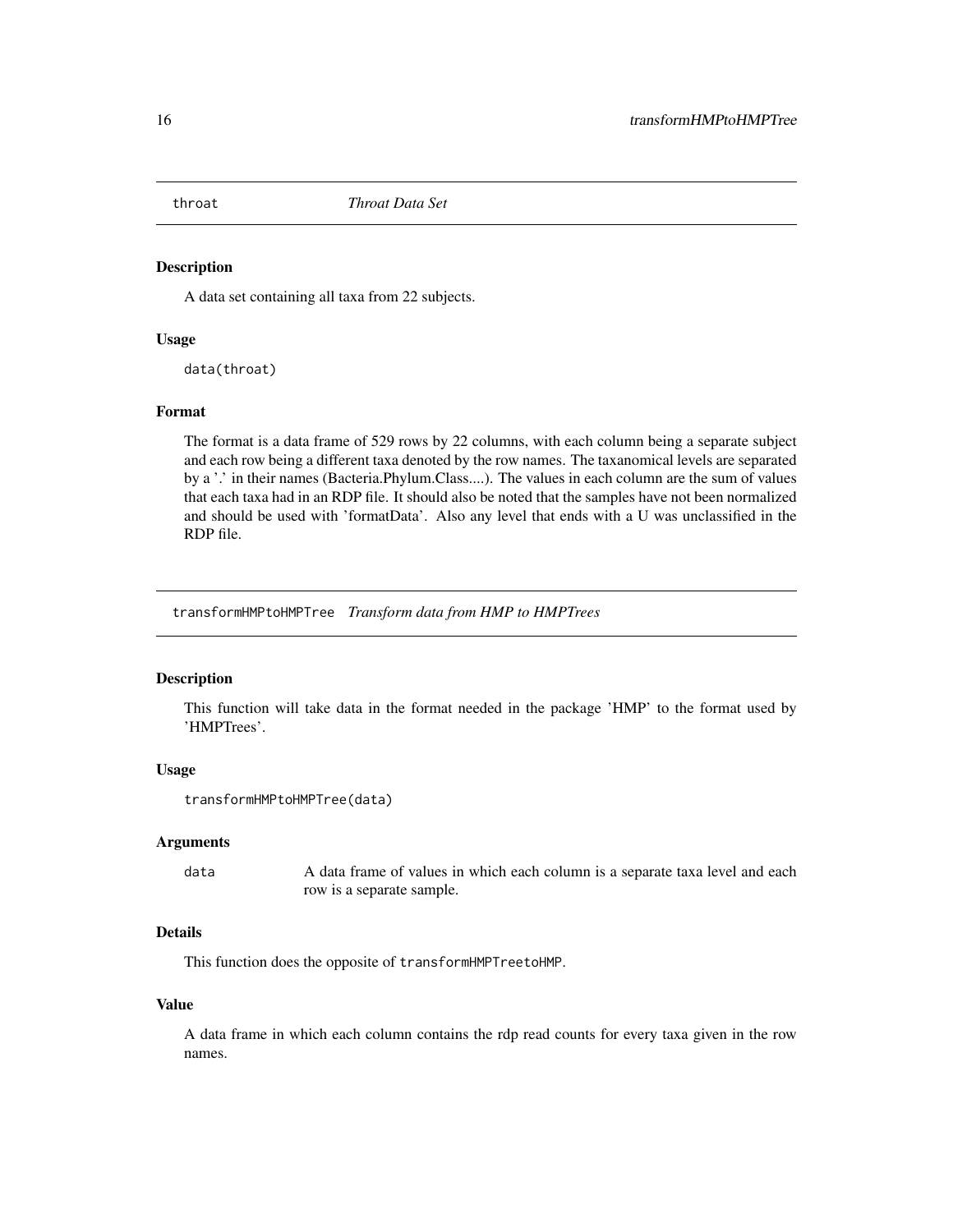#### <span id="page-16-0"></span>Author(s)

Berkley Shands, Patricio S. La Rosa, Elena Deych, William D. Shannon

#### Examples

```
data(saliva)
### Trims saliva to only contain the class level
salivaClass <- trimToTaxaLevel(saliva, "class", TRUE)
### This transforms the saliva data set but retains
### any zero rows that may exist.
transSaliva <- transformHMPTreetoHMP(salivaClass, FALSE, 0)
### saliva2 should be the same as salivaClass
saliva2 <- transformHMPtoHMPTree(transSaliva)
```
transformHMPTreetoHMP *Transform data from HMPTrees to HMP*

## Description

This function will take data in the format needed in the package 'HMPTrees' to the format used by 'HMP'.

#### Usage

```
transformHMPTreetoHMP(data, elimZero = FALSE, zeroValue = 1e-05)
```
## Arguments

| data      | A data frame in which each column contains the rdp read counts for every taxa<br>given in the row names.                                                      |
|-----------|---------------------------------------------------------------------------------------------------------------------------------------------------------------|
| elimZero  | If 'TRUE' this will eliminate taxa levels that contain only zero values and 'ze-<br>roValue' is ignored.                                                      |
| zeroValue | If 'elimZero' is 'FALSE' this parameter will fill in one zero with the number<br>provided, at each all zero taxa level. The default is 0.00001. (See Details) |

#### Details

This function does the opposite of transformHMPtoHMPTree.

Some functions will not work properly in the HMP package if a taxa level exists with all zeros. 'elimZero' and 'zeroValue' allow for an easy way to remove such levels or modify them with a small value in order to use them. Generally the HMP package requires data sets that contain only 1 taxa level and therefore 'trimToTaxaLevel' should also be used with this function.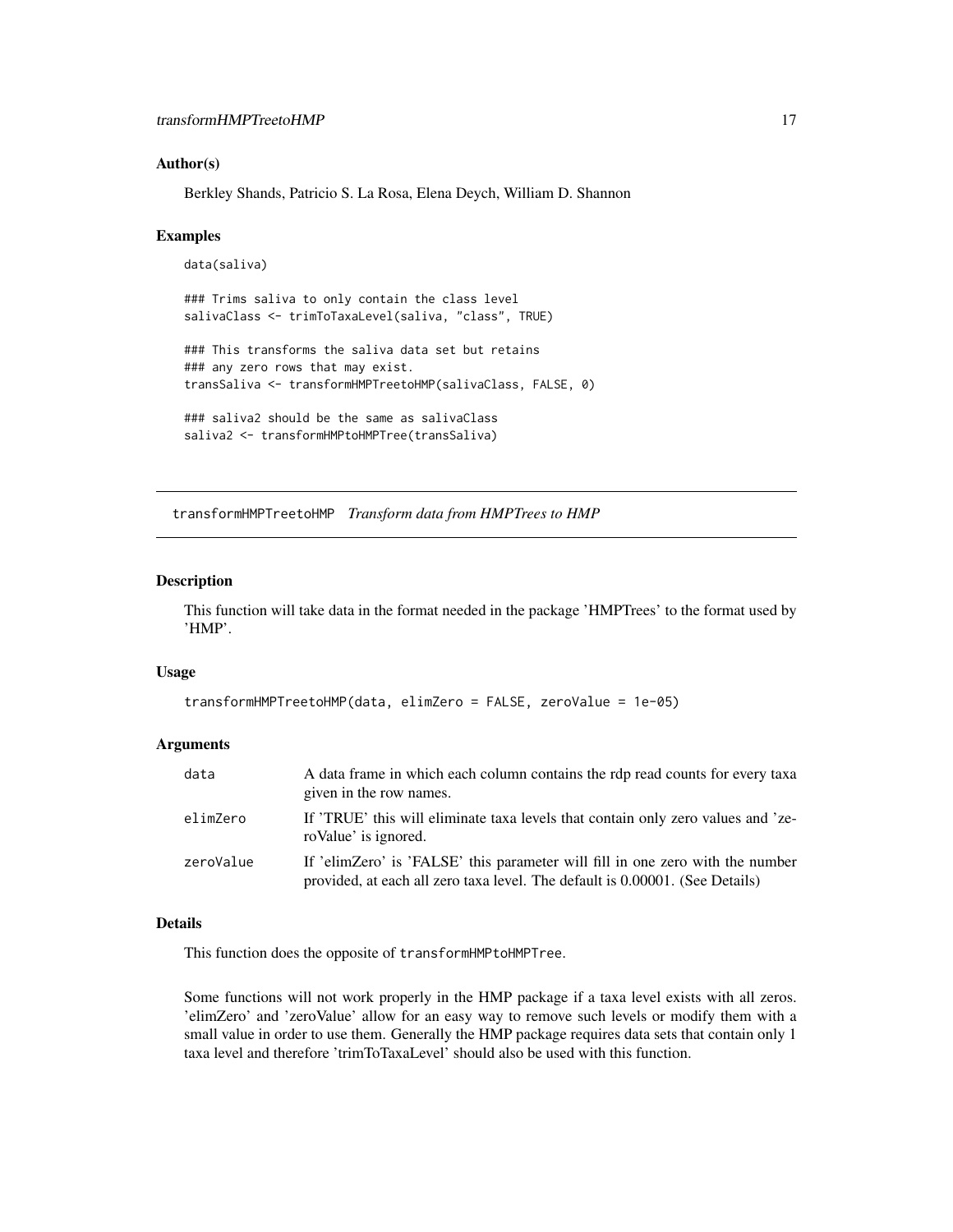## <span id="page-17-0"></span>Value

A data set of values in which each column is a separate taxa level and each row is a separate sample.

## Author(s)

Berkley Shands, Patricio S. La Rosa, Elena Deych, William D. Shannon

## Examples

data(saliva)

### Trims saliva to only contain the class level salivaClass <- trimToTaxaLevel(saliva, "class", TRUE) ### This transforms the saliva data set but retains

```
### any zero rows that may exist.
transSaliva <- transformHMPTreetoHMP(salivaClass, FALSE, 0)
```
trimToTaxaLevel *Trim a Tree to a Given Level*

## Description

This function will take a tree and either remove all nodes lower than the given level or will remove all nodes not of the given level.

## Usage

```
trimToTaxaLevel(data, level = "genus", eliminateParentNodes = FALSE,
trimBelow = NULL, split = "."
```
## Arguments

| data                 | A data frame in which each column contains the rdp read counts for every taxa<br>given in the row names.                                                                                                                                                            |  |
|----------------------|---------------------------------------------------------------------------------------------------------------------------------------------------------------------------------------------------------------------------------------------------------------------|--|
| level                | The depth the tree will go down to (kingdom, phylum, class, order, family,<br>genus, species, subspecies). Genus is the default.                                                                                                                                    |  |
| eliminateParentNodes |                                                                                                                                                                                                                                                                     |  |
|                      | If 'TRUE' the data set returned will only contain rows at the level specified by<br>'myTaxaLevel'. If 'FALSE' the data set returned will contain all the nodes up<br>to the level specified by 'myTaxaLevel'.                                                       |  |
| trimBelow            | If 'NULL' the function will pull out only the data at the level specified by 'my-<br>TaxaLevel'. If 'TRUE' the function will remove all the levels below the speci-<br>fied level. If 'FALSE' the function will remove all the levels above the specified<br>level. |  |
| split                | This is the character that separates the taxa levels in the row names.                                                                                                                                                                                              |  |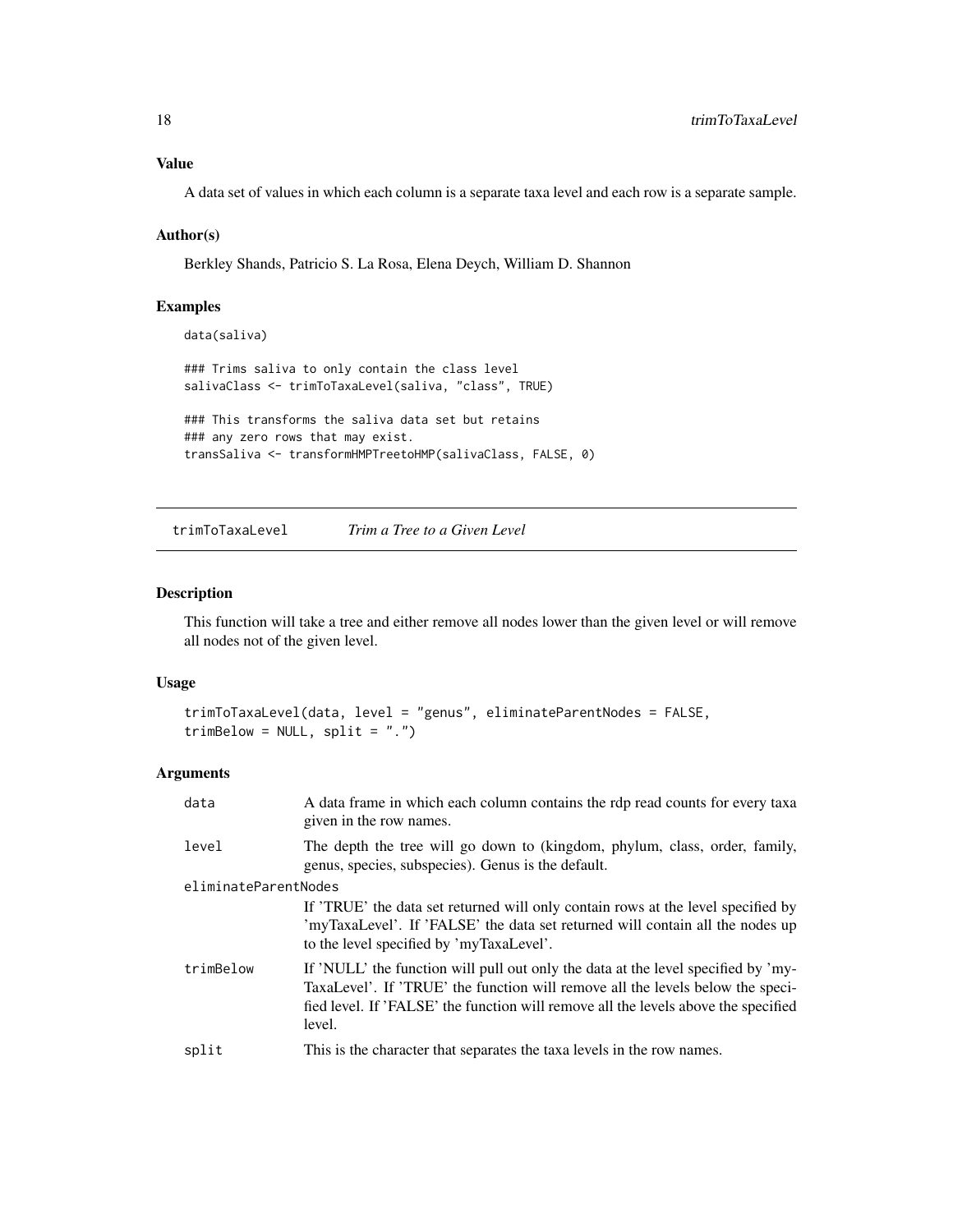## Details

Notes:

- 1. For 'level' k, p, c, o, f, g, s and ss can be used in place of kingdom, phylum, class, order, family, genus, species and subspecies respectively.
- 2. Numbers can also be used for 'level', with no maximum limit.
- 3. The option to 'eliminateParentNodes' only works when 'trimBelow' is NULL.

## Value

A new data set that has been trimmed to the level selected.

## Author(s)

Berkley Shands, Patricio S. La Rosa, Elena Deych, William D. Shannon

## Examples

data(saliva)

### Trims saliva to only contain the class level salivaClass <- trimToTaxaLevel(saliva, "class", TRUE)